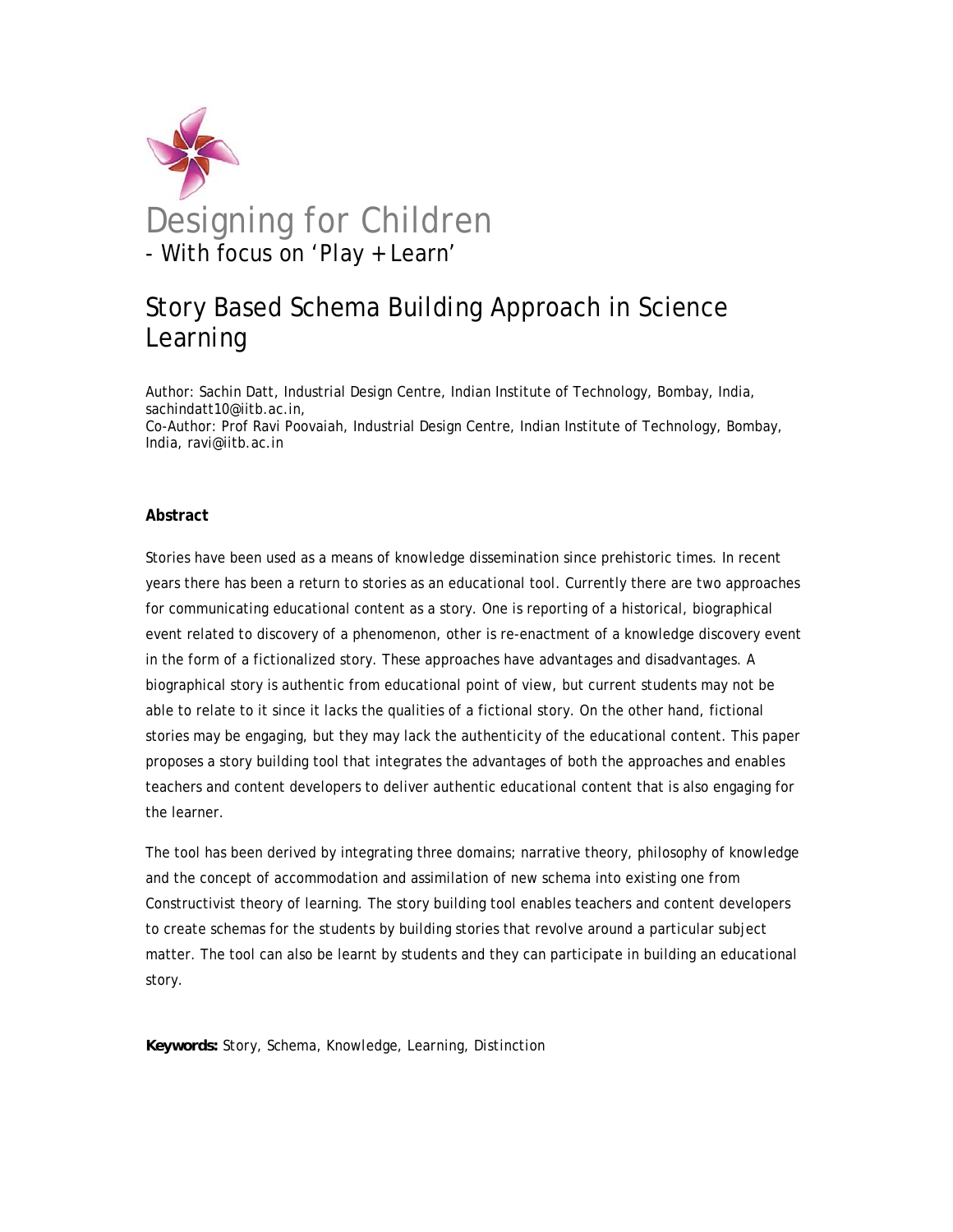#### **Introduction**

Storytelling is one of the oldest means of communication prevalent in the human civilization without which humans could not have expressed their knowledge or thought (Mello, 2001). It is a way by which humans transmit their individual experience with others forming a kind of negotiated transaction (Mello, 2001). The study of narratives has gone beyond the discipline of literature in various other domains like Science, Social science, Management and Motivation. It appears that telling of stories may have some kind of primordial connections with human thought itself. According to (Bell, 1991):

"The nature of narrative has for several decades now aroused speculation extending beyond the literary realm into a variety of disciplines concerned with the fundamental construction of meaning. The shaping of experience by Narrative, indeed the very impulse to tell stories, may suggest primordial, but subliminal, processes underlying even the apparently independent planes of reason or evidence."

In some of the recent studies on science education, emphasis has been given to the design process of any educational stories by Yannis Hadzigeorgiou, Isabelle, Arthur Stinner, Harvey Williams and Stephan Klassen. In India there are also some private organizations that have converted the central government based NCERT text books into comic books. In these varying approaches, we see the use of stories in two distinct ways. One is a reenactment of a biographical event in the life of a scientist (Hadzigeorgiou, 2006). Such stories are also sometimes presented as scientific case studies. The other approach is fictionalized stories written to explain scientific concepts. Two of such titles are Young Scientists and I ken books. These books are not part of the mainstream curriculum and their validity is questionable according to academic standards. The examples of stories that have been included in the science curriculum are of biographical stories. Biographical stories are considered valid by academic standards as they do not distort the subject matter. They are also objective and do not contain subjective bias of the author which fictional stories may contain. However in some of the recent researches, there has been an emphasis on fictionalizing the biographical content to suit the context of the current times (Klassen, 2008). The current methods of combining biographical factual information with fictional events to match modern contexts, do not take into consideration the existing schema or prior knowledge of the learners from various socio-cultural background. This is also the problem experienced in centralized content development where a story targeted to an urban setting, may not be relatable by a student in a village setting. This point of catering to the needs of variety of learners is of most significance in the Indian educational scenario where there are vast differences in the socio – economic and cultural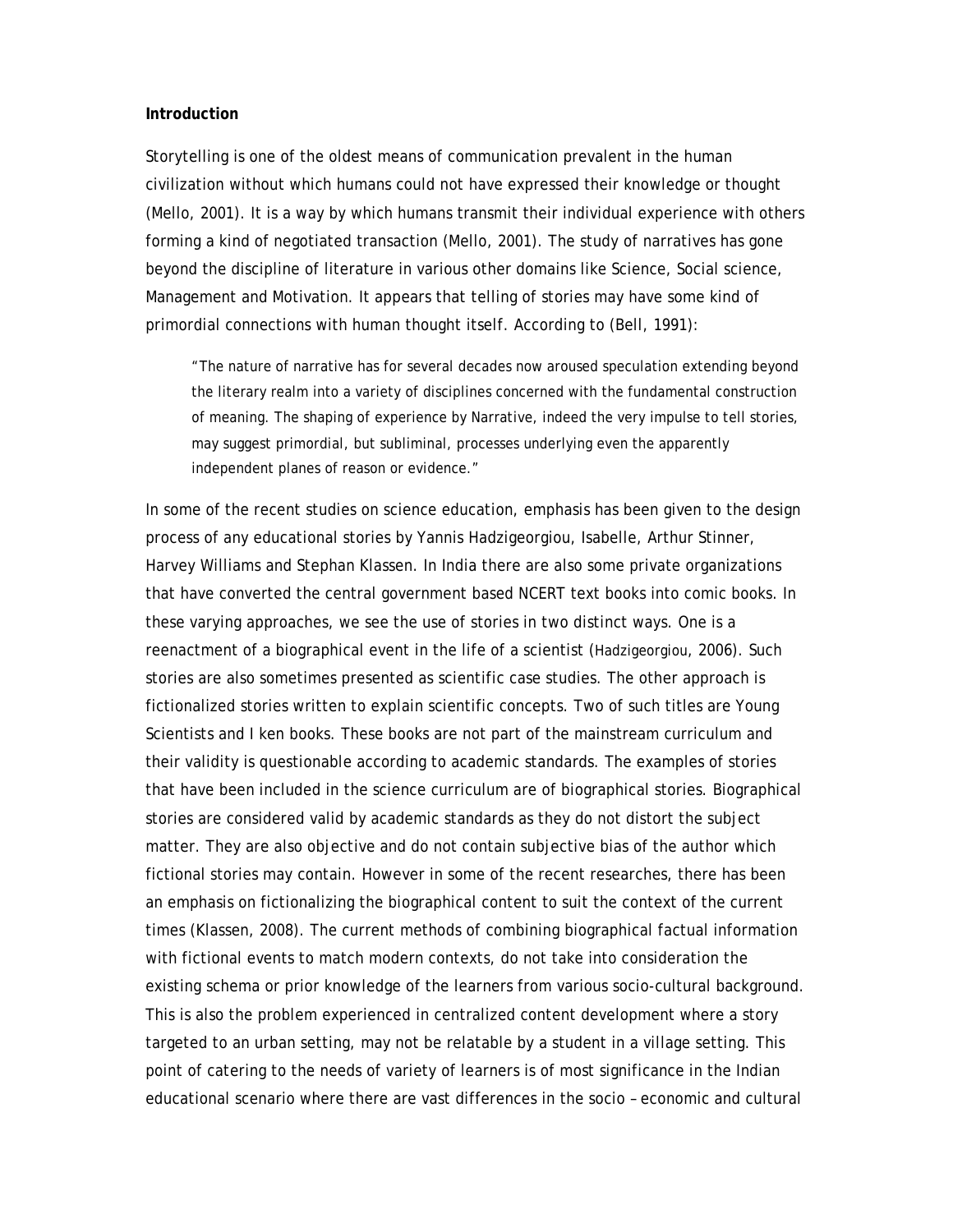background of students. This was emphasized by Dr. Jyotsana Tiwari, a reader at Department of Education in Arts & Aesthetics at NCERT. In this article we present a story designing approach based upon the idea of schema building from the theory of constructivism and show how these issues can be resolved in this approach.

#### **Overview of existing Story designing approaches for science learning**

The approach of story designing by Yanni Hadzieoroiu deals with historical account of a knowledge discovery event. The biographies revolve around controversial debates among scientist over the same phenomenon. He gives the example of Galvani, Volta and Michael Faraday for building story of current electricity (Hadzigeorgiou, 2006). It may be noticed that Yanni's story building guidelines for physics education are centered around the idea of humanizing the experience of learning science which comes from the various efforts currently being made to connect science education to the idea of responsible citizenship, where it is recognized that science learning is not just about accumulating facts, but it is also about imbibing values of objectivity, curiosity, Pursuit of truth, intellectual honesty, humility and commitment to human welfare (Hadzigeorgiou, 2006). It is for these reasons storytelling is the most appropriate way by which such goals can be achieved.

Second approach to story making is presented by Aaron D. Isabelle where again biographical accounts of a knowledge discovery event are narrated. This approach is part of the overall instructional strategy called the Launch, Explore, Summarize (LES) model of learning. In this children are given actual physical object to activate prior knowledge of the subject matter, then they are told a story regarding the objects given to play with and in the third phase, connections are built between the story and the activity they did in the first phase. The story presented by Isabelle is partly fictionalized, after telling of the story the factual and the fictional aspects are discussed in the class (Isabelle, 2007).

The third approach presented by Arthur Stinner and Harvey Williams combines the alternative conceptual framework theory and Piaget's constructivist theory of learning into a learning strategy that uses storytelling as the prime pedagogic tool. The main concept is built around what is known as a large context problem (LCP). For example, if Atom model is to be taught as an LCP, then instead of teaching Bohr model of atom, the various ideas concerning discovery of atom starting from Ionians to Dalton are knitted in to a story that shows how the idea of atom has evolved over the ages (Stinner and Williams, 1993).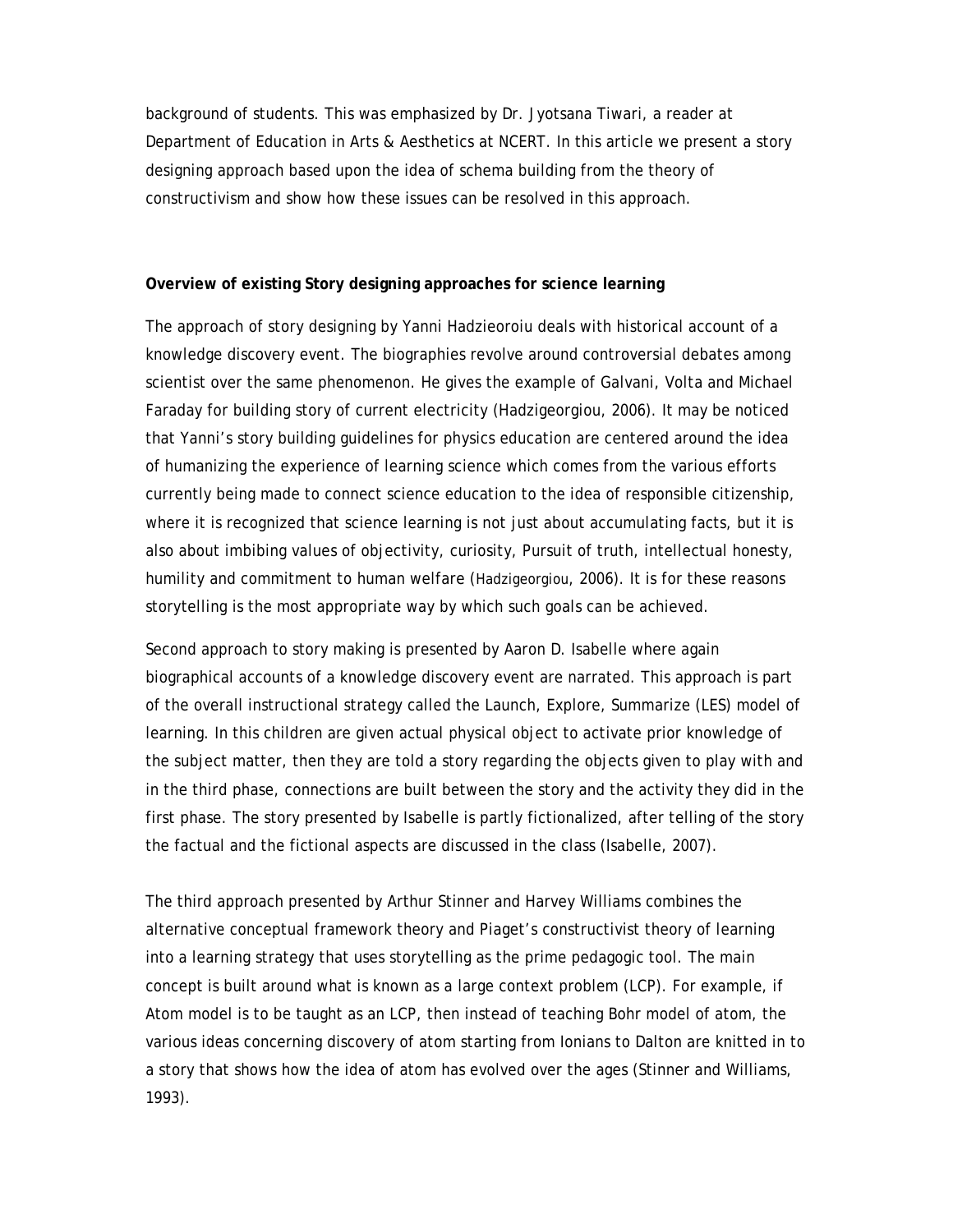These approaches to science learning use historical context as the central binding node and they are backed by published research data to validate them. However, there are also some publishers, who publish books that use fictional storytelling to explain scientific concepts. Two such titles are Young Scientists and I ken Books. While the young scientist shows characters in a modern context trying to solve a problem and discovering some scientific principle in the process, I ken books on the other hand have a common mascot, JC, who is the central character in all the stories who finds himself in one problem or other and is assisted by other characters in solving the problem. The advantage of such books is that they present a context which is closer to the modern learner. The context of playing video games, going to party, going to a shop or a national park, a modern learner can relate to. However, the authenticity of the educational content can be challenged in these stories. There is no research showing that the educational content will not build a wrong schema of the physical world in the mind of the reader however engaging the stories and the visuals may be. Caution is also recommended by National Curriculum Framework in proposing materials that use too many "cartoons" and make science learning a trivial affair (NCERT, 2006).

There is a third approach that combines the historical, factual approach with fictionalized story approach and it is emphasized by researcher Stephan Klassen. This approach, adds fictional element in a historically correct science story to connect the problem context for modern students.

Klassen has specifically put emphasis on writing a "good science story" by integrating story design principles with design of science story. The story that Klassen chose to analyze is used with a science laboratory experiment. Klassen points out that the classroom exercise does not have a context, and context is what triggers the interest of students by giving them answer to the question "Why they should be doing a particular exercise". Story provides such a context for the exercise. It connects the knowledge with real life situations in which such knowledge comes in handy in solving a real life problem. However, the approach shown by Klassen is only meant for literary criticism of the story (Klassen, 2008). We contend that in order to develop any kind of guidelines for designing an educational story, we need to look into some fundamental views on the nature of philosophy of knowledge, learning and narratives.

## **Theoretical foundation of the story building model**

The main objective of the story building approach that we are proposing is to inculcate in the learner, the ability to recognize distinctions, how one thing or entity or phenomenon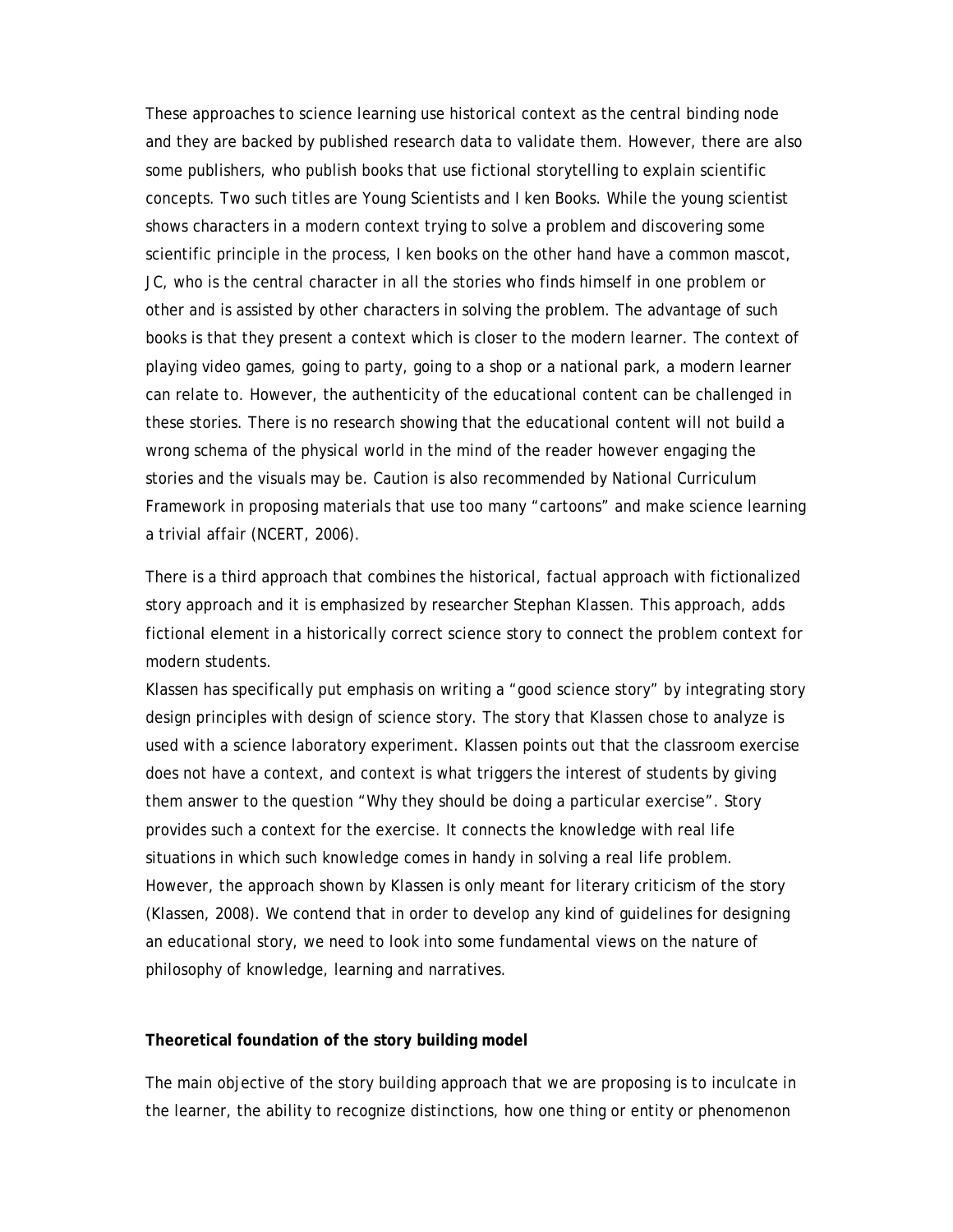is distinct from another. This goal is chosen from foundations of philosophy and logic. Here we would like to quote C.S.Pierce to make our point clear:

"Whoever has looked into a modern treatise on logic of the common sort, will doubtless remember the two distinctions between clear and obscure conceptions, and between distinct and confused conceptions. They have lain in the books now for nigh two centuries, unimproved and unmodified, and are generally reckoned by logicians as among the gems of their doctrine…

…I take it, however, that when the logicians speak of "clearness," they mean nothing more than such a familiarity with an idea, since they regard the quality as but a small merit, which needs to be supplemented by another, which they call distinctness." (Pierce, 1878)

We believe that the idea of holding a distinction clearly as an entity is central to learning. Whenever we distinctly recognize a thing A, it itself contains all the other entities that are not A. This forms a binary pair of that and not that. This kind of thought process of binary pairs runs like a chain binding all of human thought across ages and civilizations. It has been recognized in Structuralism as the central node of human thought (Hawkes, T.1978). The foundational philosophy that we are following in our story building approach is that *binary pairing enables clear comprehension of distinctions.* The pairing of distinctions binds a construct into a system of which it is a part. This idea is affirmed by Piaget and is quoted by George E. Forman and David Kuschner:

"When we read Piaget carefully, we begin to realize that there is no physical fact that can stand independent of some system of relations that gives it meaning. The color red, surely thought by many to be a raw and uninterrupted sensation, is not understood as red until it is implicitly compared by the observer to colors that are not red. Our eyes may be stimulated by the red band of light, but that wavelength does not become known to us as red until we think (albeit automatically) about it, compare red to not red, or, in more general terms, compare A to not –A. At some other time we can look at the same stimulus A and compare it to something else-for example to a darker object. There are infinite numbers of not-A comparisons that are possible, and it is the observer who makes the choice, not the environment."(Forman, Kuschner, 1993)

The idea of binary pairing goes back to the Greek's foundations of philosophy. It was found in the works of Ionians and Pythagoras. Socrates, Plato and Aristotle too affirmed it in their philosophies (Harris, 1969). It was also disguised in Kant's theory of a priori and posteriori knowledge. Bertrand Russell was using the same principle when he explained knowledge of Things and knowledge of Universals acquired either by Acquaintance or by Description (Russell, 1980). Levi Strauss has used the concept of binary pairing to explain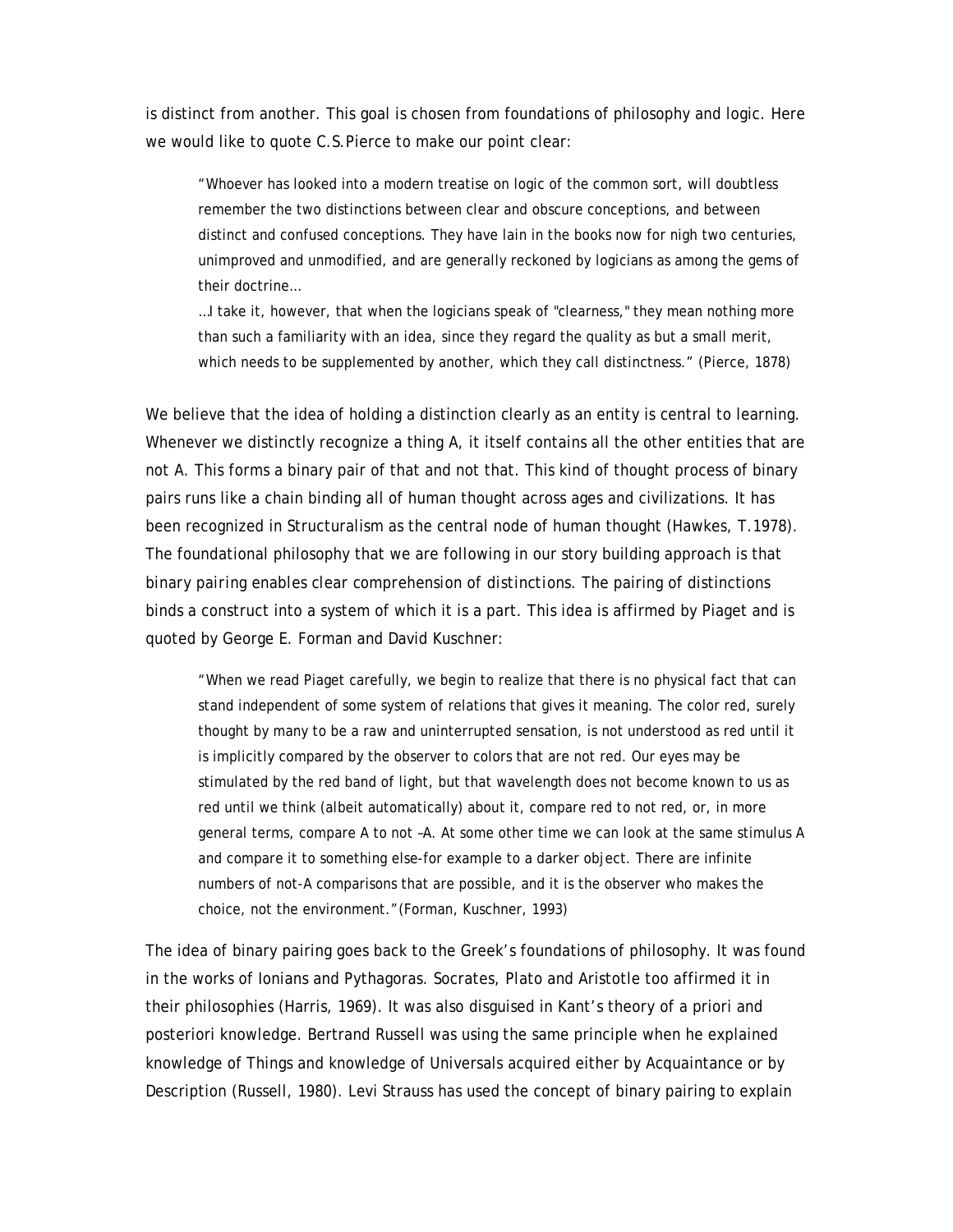the structure of ancient myths (Levi, 1983). Story making inherently contain the concept of binary pairing that exists in the form of Protagonist and Antagonist. It is on these foundations that we built our story making model.

# **Story making Model for explaining science concepts**

Our model works by recalling prior information in the form of a schema and adding new information to it. Schemas can be defined in very complex to very simple ways. The simplest of way a schema can be defined is that it is a set of expectations (Mandler, 1984). The story model that we propose has three basic elements in a triangular relation



Figure:1

A is any entity that has its existential relevance in a certain context. A' is another entity but it is not relevant or lesser relevant in the same context. This model actually is a "schema" for understanding the world around us. The entities A and A' can be replaced by anything and we can form a desired story structure to explain the existence of something. X and Y are challenging components of the story and C is the context in which they are operating (see figure2). If we apply this schema to the evolution of a product, we will see that for a given context, there is more than one entity that fit in to fulfill the context. For example for filling the function of light, we have the Greek torch, a fuel lamp, an arc lamp, an incandescent lamp and a fluorescent lamp in succession. And the succession has happened in paired comparison of which is a better producer of light. Greek Torch or Fuel Lamp, Fuel Lamp or Arc Lamp, Arc lamp or Incandescent Lamp, Incandescent Lamp or Fluorescent Lamp. In the scenario of product, the same schema will look like this: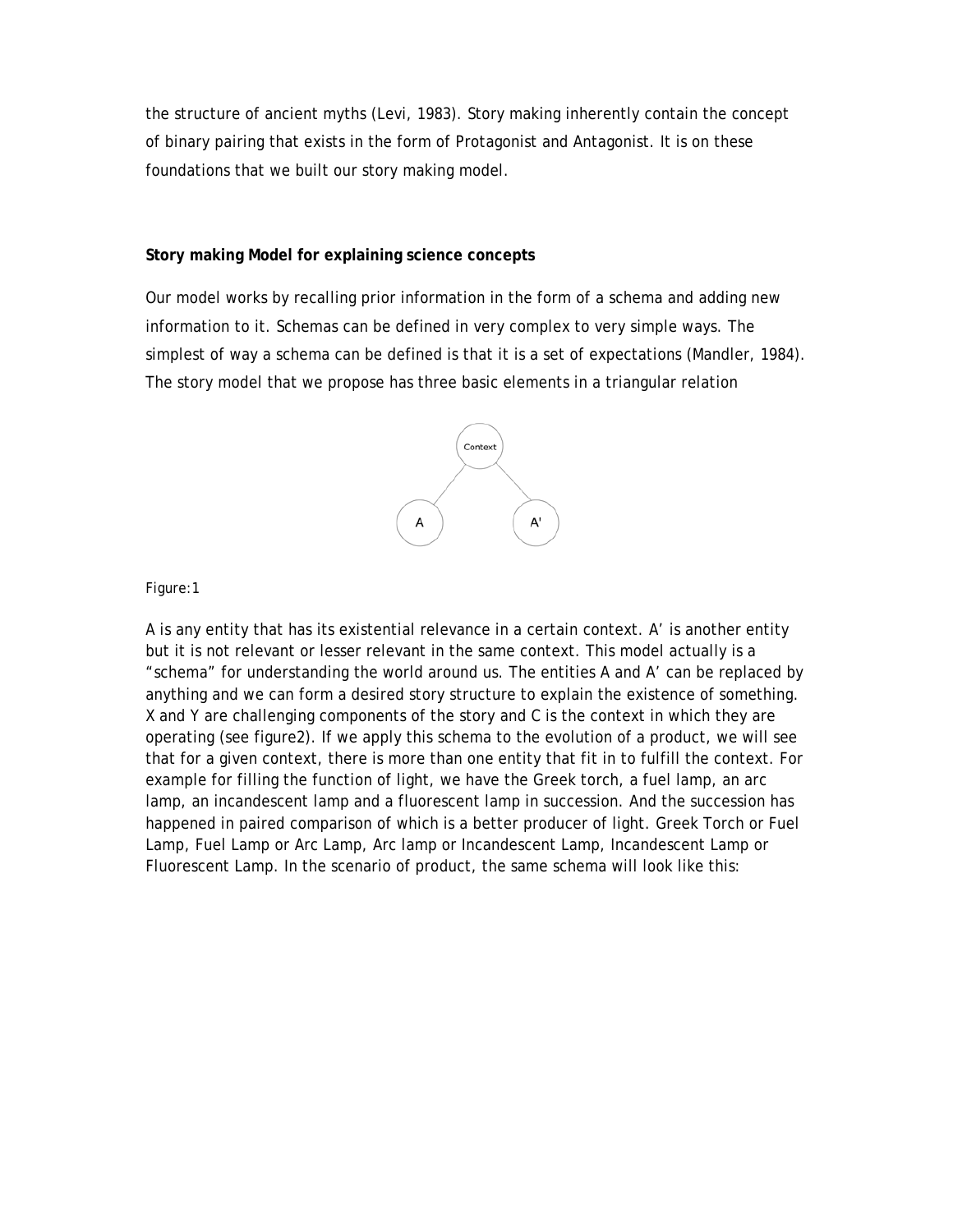

Figure2:

The model can be further represented in the context of competing manufacturers as shown in figure 3.



Figure 3.

The model now has five components:

- 1) Provider
- 2) Customer
- 3) Provided entity
- 4) Anticipation
- 5) Customer judgment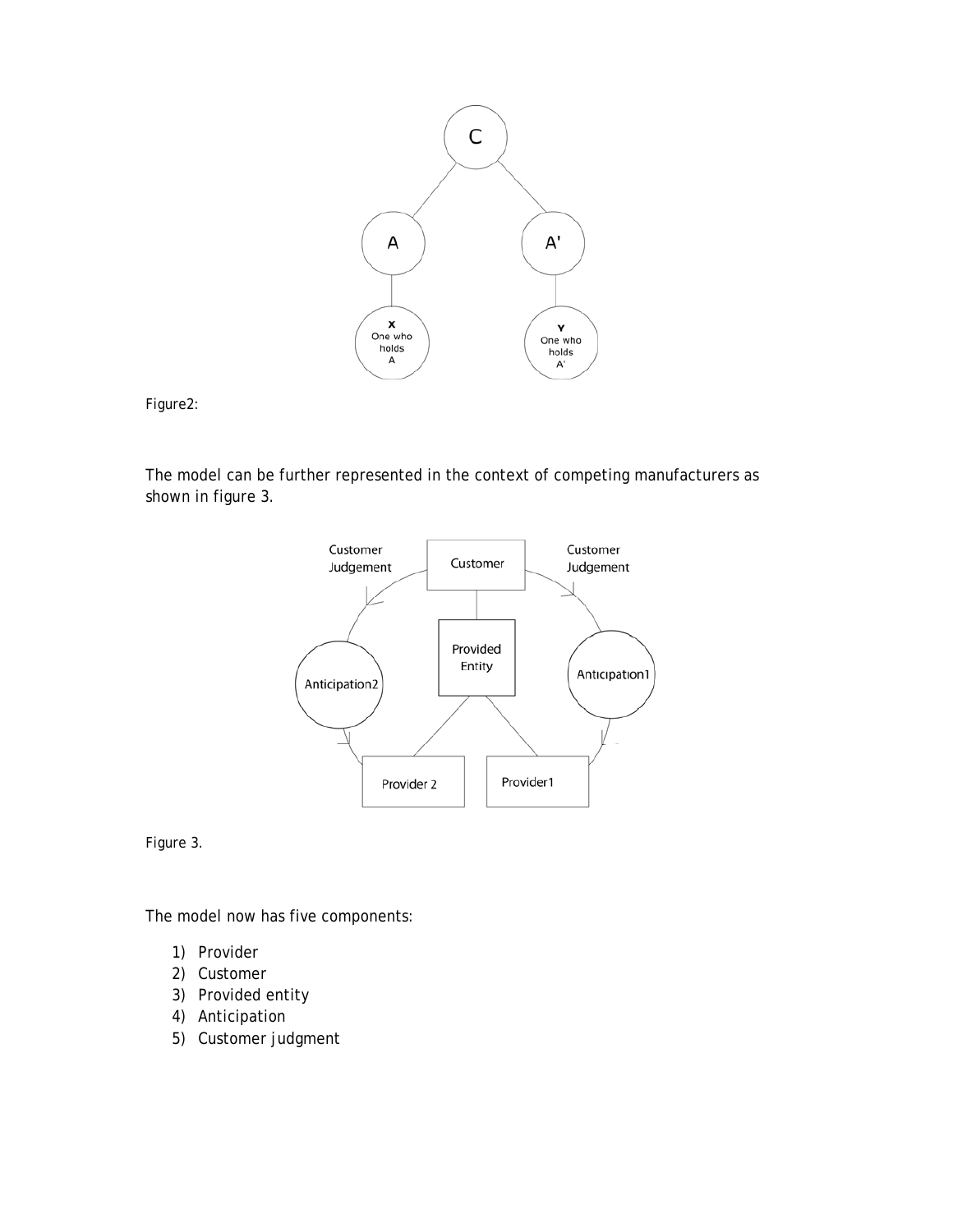**Provider:** It can be a single person, group of people, a community or an organization who gives something to the customer. For example, a laborer giving his services to a civil engineer, a doctor giving services to his patient, a politician giving services to the citizens, a researcher proposes his ideas to the scientific community.

**Customer:** Someone who receives a service. For example the civil engineer, a patient, a citizen, a scientific community in above cases.

**Provider 1 and 2:** Providers are the mutually challenging forces in the plot. Each provider, in order to make the customer happy, improves the quality of what he is providing or does whatever actions needed in order to win the attention of the customer. Providers may indulge in unhealthy challenge. This is also an important part of the plot development. The winning provider is the one who instead of indulging in unhealthy challenge and trying to lure the customer is honest to his trade and works only for the betterment of the entity he wants to provide the customer

**Anticipation:** This is the arguments and internal thought processes that articulate the gap between what the customer needs and what the provider has at the moment. Anticipation is where the gap is reduced. Anticipation could be a wise person, or a manager of a company, anybody who provides a reflective element on a failed attempt. This will start the anticipation process where the Provider will be compelled to think what went wrong in their effort. For example, arguments among politicians after loosing the election and planning the next strategy or the internal dialogue of a researcher after his theory are rejected by the scientific community. It is in the act of rejection that one is compelled to seek new answers. The better idea or the party with a better idea prevails.

**Customer Judgment:** This is the choice that the client makes in the end about which provider it wants to choose as most appropriate in a given situation. This could be an outside person or one's internal dialogue to clarify whether the concept at hand is workable or useful for a given situation.

**Provided entity:** This is the thing that provider is giving to the customer. It can be a theory that a scientist wants to propose to the scientific community. It could be a policy that a minister wants to introduce for the public. It could be a product that a company wants to sell to the buyer. This story model does not have a concept of a protagonist or antagonist. The forces challenging each other are old knowledge against new preposition.

This way schema of story plots can be built related to infinite number of product items and knowledge associated with the items can be imparted. Here we present a sample story built using the story plot building model

## **Case Story: The story of a light bulb manufacturer**

In this story one can explain the concept of a filament, elements, good and bad conductors of electricity, current, heat and light emitting charged ions by creating two competing bulb manufacturers as the main protagonists of the story. Both manufacturers want to give a better choice to the user, the customer whose concern is reducing her electricity bill. This way we have a chain of customers who become providers for the next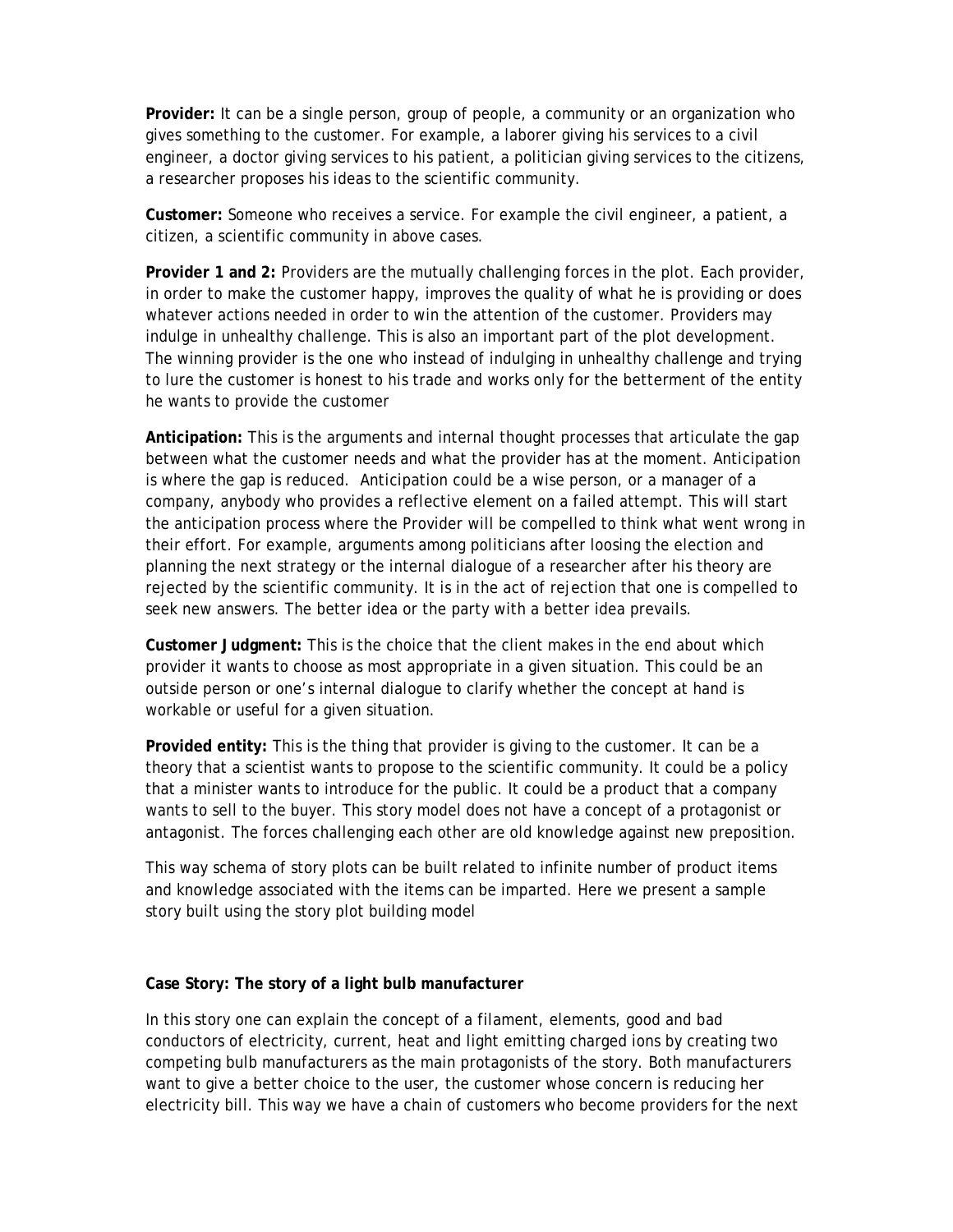customer in the chain. And in order to compete and stay at an upper hand, they find specific limitations of the existing product or element and find a new and better product, (a low electricity consuming bulb for example). By knowing what is different in the new entity, contrasting from the old one, knowledge at various level of the given subject gets transferred. See figure4:



Figure 4:

## **Conclusion**

This paper is part of an ongoing research which shows how stories can be used to help in visualizing distinctions regarding scientific concepts for the learner. This model enables the learner to co-create the story along with the instructor. Further experimentations are currently going on to test how effectively instructors and learners can use this model in building their own knowledge stories.

## **Future work**

We also propose that not only can this model be used in science, but other domains as social sciences, Management and Moral education. It can also be used at high school and college level, but independent researches need to be undertaken to validate this claim.